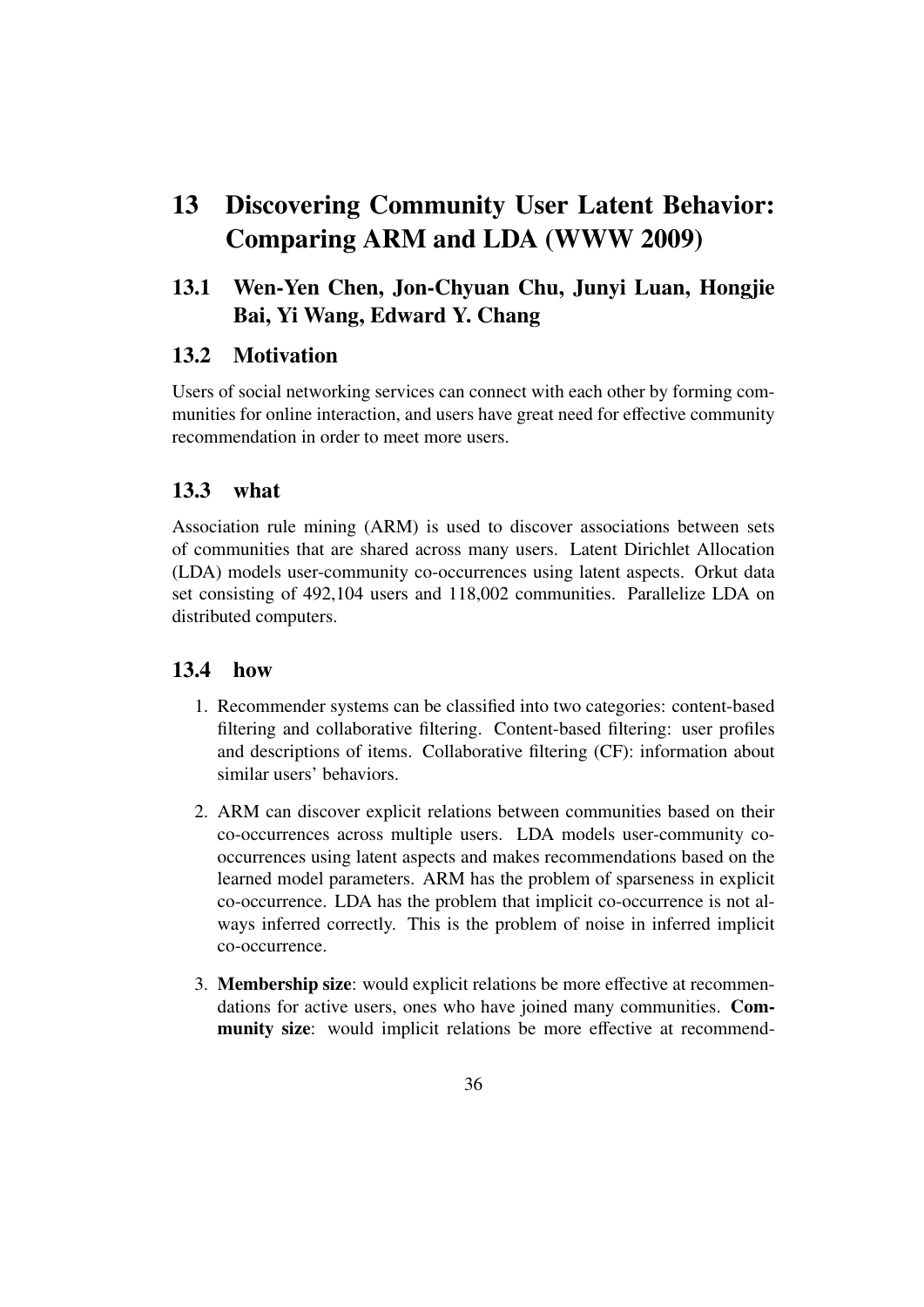ing new or niche communities with few members? Membership spread: would explicit relations be more effective at recommendations for a diverse user, one who is involved in a miscellaneous set of communities? Community spread: would implicit relations be more effective at recommending umbrella communities, those composed of many smaller, tighter subcommunities or many non-interacting members.

- 4. LDA used in document modeling, assumes a generative probabilistic model in which documents are represented as random mixture over latent topics, where each topic is characterized by a probability distribution over words. LDA generative process consists of three steps: (1) for each document, a multinomial distribution over topics is sampled from a Dirichlet prior; (2) each word in the document is assigned a single topic according to this distribution; (3) each word is generated from a multinomial distribution specific to the topic.
- 5. ARM: view each user as a transaction and his joined communities as items. Employ FP-growth for mining frequent itemsets and use the discovered frequent itemsets to generate first-order association rule. With the rules, we can recommend communities to a user based on his joined communities. We weight the recommended communities by summing up each corresponding rule's confidence.
- 6. In LDA, user-community data in entered as a membership count where the value is 1 (join) or 0 (not join). Estimate parameters using Gibbs sampling, then infer the community recommendation from the model parameters.
- 7. For each occurrence, the topic assignment is sampled from:

$$
P(z_i = j|w_i = c, z_{-i}, w_{-i}) \propto
$$
  
\n
$$
\frac{C_{cj}^{CZ} + \beta}{\sum_{c'} C_{c'j}^{CZ} + M\beta} \frac{C_{uj}^{UZ} + \alpha}{\sum_{j'} C_{uj'}^{UZ} + K\alpha}
$$

where  $z_i = j$  represents the assignment of the *i*-th community occurrence to topic *j*,  $w_i = c$  represents the observation that the *i*-th community occurrence is the community c in the community corpus, *z*−*<sup>i</sup>* represents all topic assignments not including the *i*-th community occurrence, and *w*−*<sup>i</sup>* represents all community occurrences not including the *i*-th community occurrence.  $C_{cj}^{CZ}$  is the number of times community c is assigned to topic j,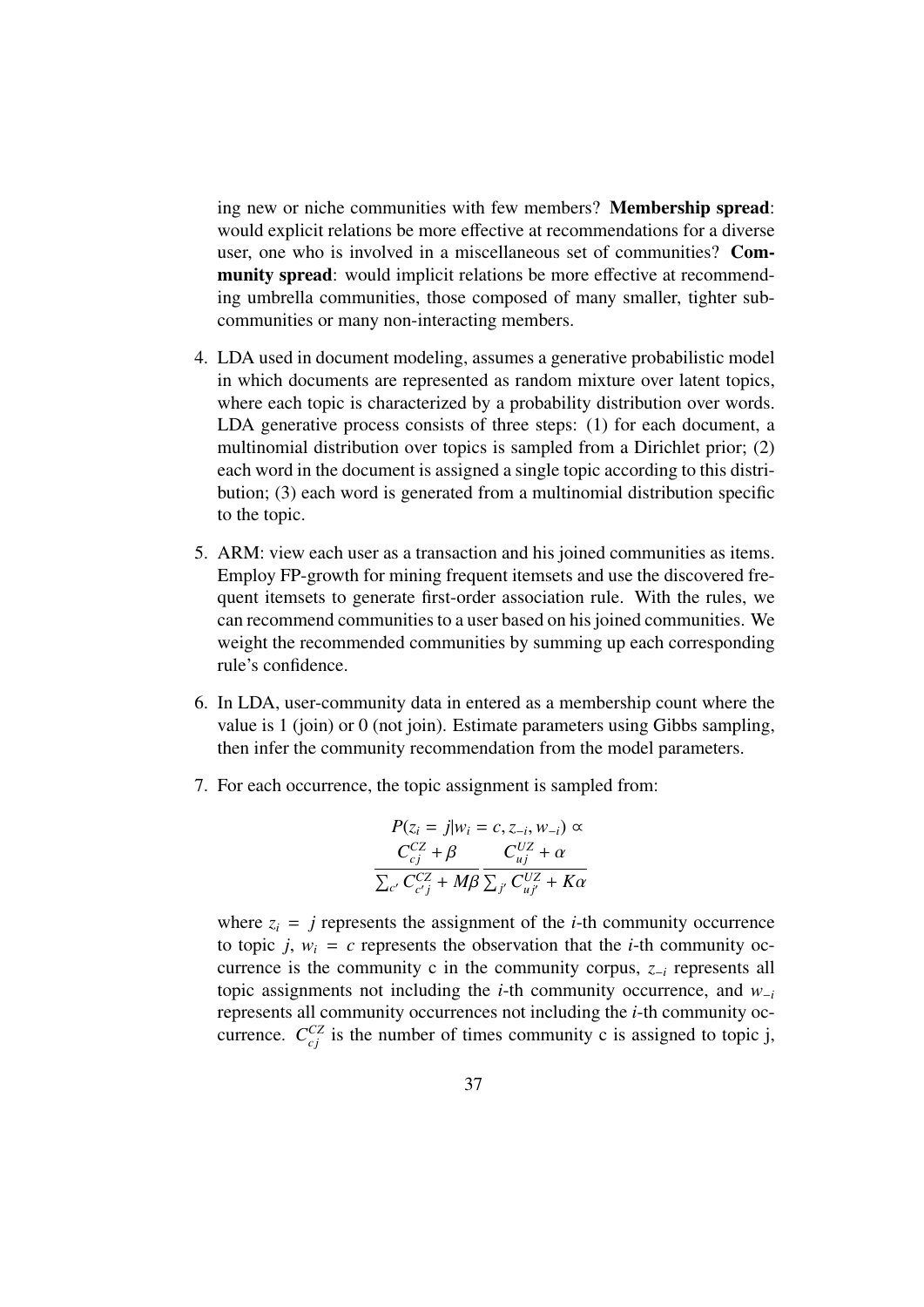not including the current instance, and  $C_{uj}^{UZ}$  is the number of times topic j is assigned to user u, not including the current instance. From these count matrices, we can estimate the topic-community distributions  $\phi$  and user-topic distribution  $\theta$  by:

$$
\phi_{cj} = \frac{C_{cj}^{CZ} + \beta}{\sum_{c'} C_{c'j}^{CZ} + M\beta}
$$

$$
\theta_{uj} = \frac{C_{uj}^{UZ} + \alpha}{\sum_{j'} C_{uj'}^{UZ} + K\alpha}
$$

where  $\phi_{cj}$  is the probability of containing community c in topic j, and  $\theta_{uj}$ is the probability of user u using topic j. The algorithm randomly assigns a topic to each community occurrence, updates the topic to each occurrence using Gibbs sampling, and then repeats the Gibbs sampling process to update topic assignments for several iterations.

8. Communities can be ranked for a given user according to the score  $\xi$ :

$$
\xi_{cu}=\sum_{z}\phi_{cz}\theta_{uz}.
$$

Communities with high scores but not joined by the user are good candidates for recommendation.

- 9. Parallelization
- 10. Evaluation Metric and Protocol: the metrics for evaluating recommendation algorithms can be divided into two class: (1) Prediction accuracy metrics measure the difference between the true values and the predicted values. Commonly used metrics include Mean Absolute Error

$$
MAE = \frac{1}{n} \sum_{i=1}^{n} |f_i - y_i|,
$$

and Root Mean Square Error

$$
RMS E(\theta_1, \theta_2) = \sqrt{\frac{\sum_{i=1}^{n} (x_{1,i} - x_{2,i})^2}{n}}.
$$

(2) Ranking accuracy metrics measure the ability to produce an ordered list of items that matches how a user would have ordered the same items,